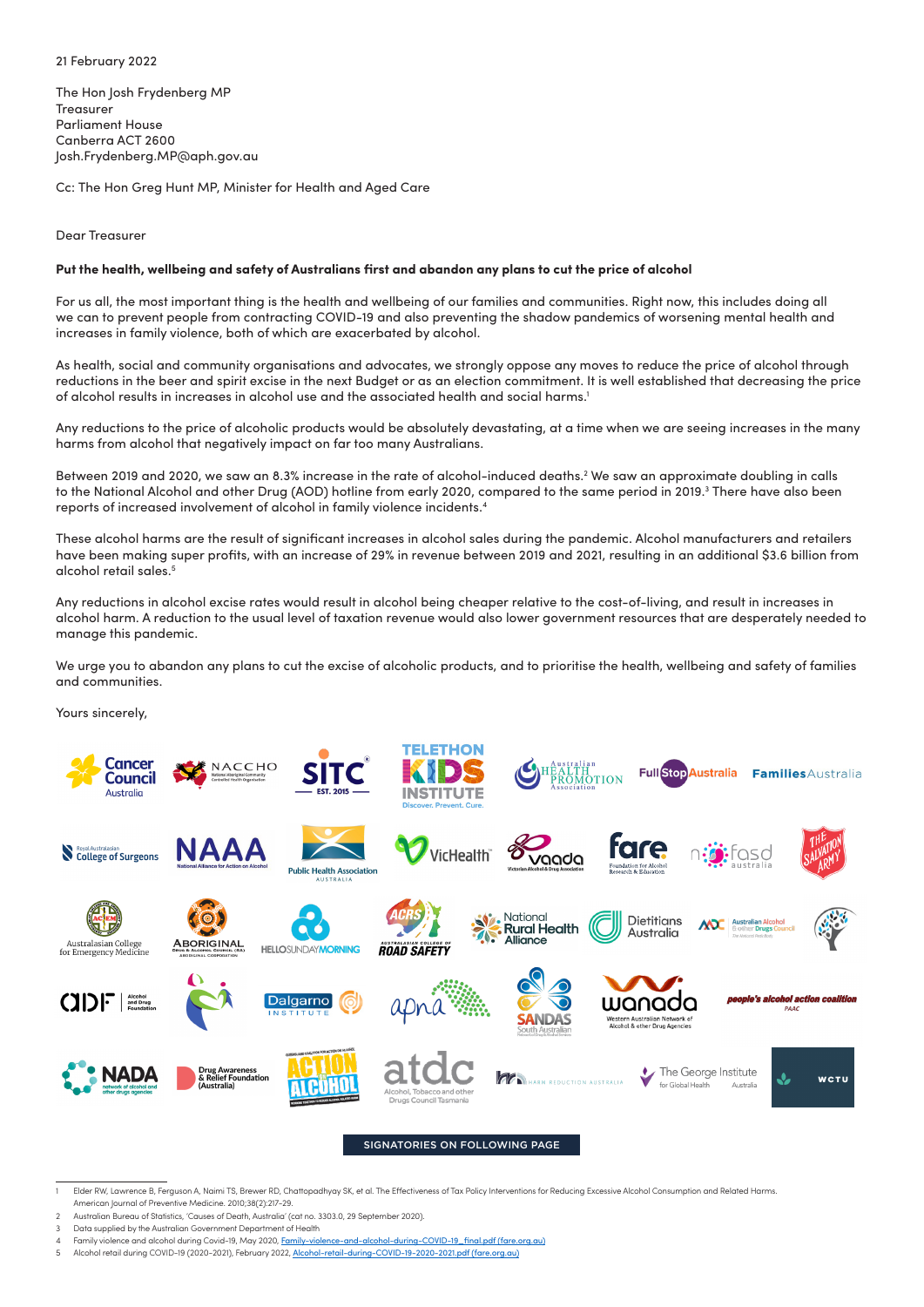## **Dr Tanya Buchanan**

CEO, Cancer Council Australia

#### **Professor Fiona Stanley AC,FAA, FASSA, FAHMS**  Patron, Telethon Kids Institute

Distinguished Research Professor, University of Western Australia

**Ms Patricia Turner** 

CEO, National Aboriginal Community Controlled Health Organisation (NACCHO)

#### **Ms Shanna Whan**

CEO and Founder, Sober in the Country (SITC)

**Emeritus Research Fellow Professor Carol Bower**  Telethon Kids Institute

**Dr Gemma Crawford**  President, Australian Health Promotion Association

**Ms Hayley Foster**  CEO, Full Stop Australia

**Mr Jamie Crosby**  CEO, Families Australia

**Ms Caterina Giorgi**  CEO, Foundation for Alcohol Research and Education (FARE)

**Dr John Crozier**

Chair of the Royal Australasian College of Surgeons (National Trauma Committee) & Co-Chair, National Alliance for Action on Alcohol (NAAA)

**Mr Terry Slevin**  CEO, Public Health Association of Australia (PHAA)

**Dr Anne-Marie Laslett**  Senior Research Fellow, Centre for Alcohol Policy of Research (CAPR)

**Dr Sandro Demaio**  CEO, Victorian Health Promotion Foundation (VicHealth)

**Mr Sam Biondo**  Executive Officer, Victorian Alcohol & Drug Association (VADA)

**Ms Louise Gray**  CEO, NOFASD Australia

**Dr Clare Skinner**  President, Australasian College for Emergency Medicine (ACEM)

**Adjunct Associate Professor Scott Wilson**  CEO, Aboriginal Drug & Alcohol Council (ADAC)

**Mr Andy Moore**  CEO, Hello Sunday Morning (HSM)

**Dr Ingrid Johnston**  CEO, Australasian College of Road Safety

**Mr Paul Hateley (Major)**  Head of Government Relations The Salvation Army Australia Territory

**Dr Gabrielle O'Kane PhD, MPH, BSc, Dip Nutr & Diet**  CEO, National Rural Health Alliance

**Mr Robert Hunt** CEO, Dietitians Australia

**Professor Michael Farrell**  Director, National Drug and Alcohol Research Centre (NDARC)

# **Jennifer Duncan**

CEO, Australian Alcohol and other Drugs Council (AADC)

**Dr Erin Lalor** CEO, Alcohol and Drug Foundation

**Ms Louise Wightman** Chair, Maternal, Child and Family Health Nurses Australia (MCaFHNA)

**Professor Peter Miller**  Director, Centre for Drug use, Addictive and Anti-social behaviour Research (CEDAAR)

**Professor Elizabeth Elliott AM FAHMS FRSN**  Professor of Paediatrics and Child Health, University of Sydney

**Emeritus Professor Ian Webster AO, FRSN**  Physician, University of New South Wales

## **Mrs Cynthia Kilah**

District Secretary, Independent Order of Rechabites Queensland

**Ms Kym Valentine**  Member of the Victim Survivors Advisory Council (VSAC), Victoria

**Mr Shane Varcoe**  Executive Director, Dalgarno Institute

**Associate Professor Michael Livingston**  National Drug Research Institute, Curtin University

**Mr Toby Hall**  Group CEO, St Vincent's Health Australia

**Mr Michael White**  Executive Officer, SA Network of Drug and Alcohol Services (SANDAS)

**Ms Karen Booth**  President, Australian Primary Health Care Nurses Association (APNA)

**Ms Jill Rundle**  CEO, Western Australian Network of Alcohol & other Drug Agencies (WANADA)

**Dr Danielle McMullen, President**  Australian Medical Association (AMA) (NSW)

**Dr John Boffa**  Spokesperson People's Alcohol Action Coalition, NT (PAAC)

**Mr Robert Stirling**  CEO, Network of Alcohol and other Drugs Agencies

**Ms Jody Wright**  Executive Director, Drug Awareness & Relief Foundation (Australia)

**Professor Jake Najman**  Chair, Queensland Coalition for Action on Alcohol (QCAA)

**Ms Abigail Wetherton**  Community Development Officer, Odyssey House NSW

**Dr Rosemary Stanton OAM**  Public Health Nutritionist

**Dr Hester Wilson BMed (Hons) FRACGP FAChAM MMH** 

General Practitioner and Staff Specialist in Addiction Medicine

**Ms Alison Lai**  CEO, Alcohol, Tobacco and other Drugs Council Tasmania (ATDC)

**Dr Alex Wodak AM**  Ambassador, Harm Reduction Australia

**Professor Simone Pettigrew**  Director, Health Promotion and Behaviour Change, The George Institute for Global Health

**Ms Julie McCrossin AM**  Broadcaster and Cancer Advocate

**Dr Jeff McMullen AM**  Journalist, Author, Film maker

**Mr Brett Holmes** 

General Secretary, NSW Nurses & Midwives' Association (NSWNMA) Branch Secretary, Australian Nursing and Midwifery Federation (ANMF) NSW Branch

**Professor James Smith** 

Deputy Dean Rural and Remote Health – NT, Matthew Flinders Professor (Health and Social Equity), College of Medicine & Public Health, Flinders University

**Professor Nick Lintzeris**  President, Australasian Chapter of Addiction Medicine (AChAM)

**Professor Adrian Dunlop**  President-elect, Australasian Chapter of Addiction Medicine (AChAM)

**Ms Maria Mitchell**  Manager, The Ulladulla & Districts Community Resources Centre

**Ms Joy Marie Butler**  President, WCTU (Woman's Christian Temperance Union) Australia Ltd

**Ms Anne Bergen**  President, WCTU (Woman's Christian Temperance Union)

**Dr Libby Topp**  Narrawallee, NSW 2539 (Federal seat of Gilmore)

**Dr Emma Gilberg MBBS FRACGP** General Practitioner, Lakelands Medical Centre

**Dr Michael Tam, BSc(Med) MBBS MMH(GP) FRACGP**  Staff Specialist in General Practice, South Western Sydney Local Health District

**Dr Ignatius Eric Hadinata MBBS BMedSci FRACGP** Barwon Family Medical Practice

**Dr Deborah Wiens MD, FRACGP, FRACP(CHAM)**  Addiction Medicine Specialist, Metro North Hospital and Health Service

**Dr Mahendran Gajaharan**  General Practitioner, Addiction Medicine

**Dr Paul Grinzi**  General Practitioner, Royal Park Medical

**Dr Maggie Brady**  Honorary Associate Professor, Centre for Aboriginal Economic Policy Research, the Australian National University

**Dr Lyn Crehan**  Riverlands Alcohol & Other Drugs Center

## **Dr Chris Davis BSc MBChB DCH DFSRH FRACGP**

Chief Medical Officer, Clean Slate Clinic and GP East Sydney Doctors